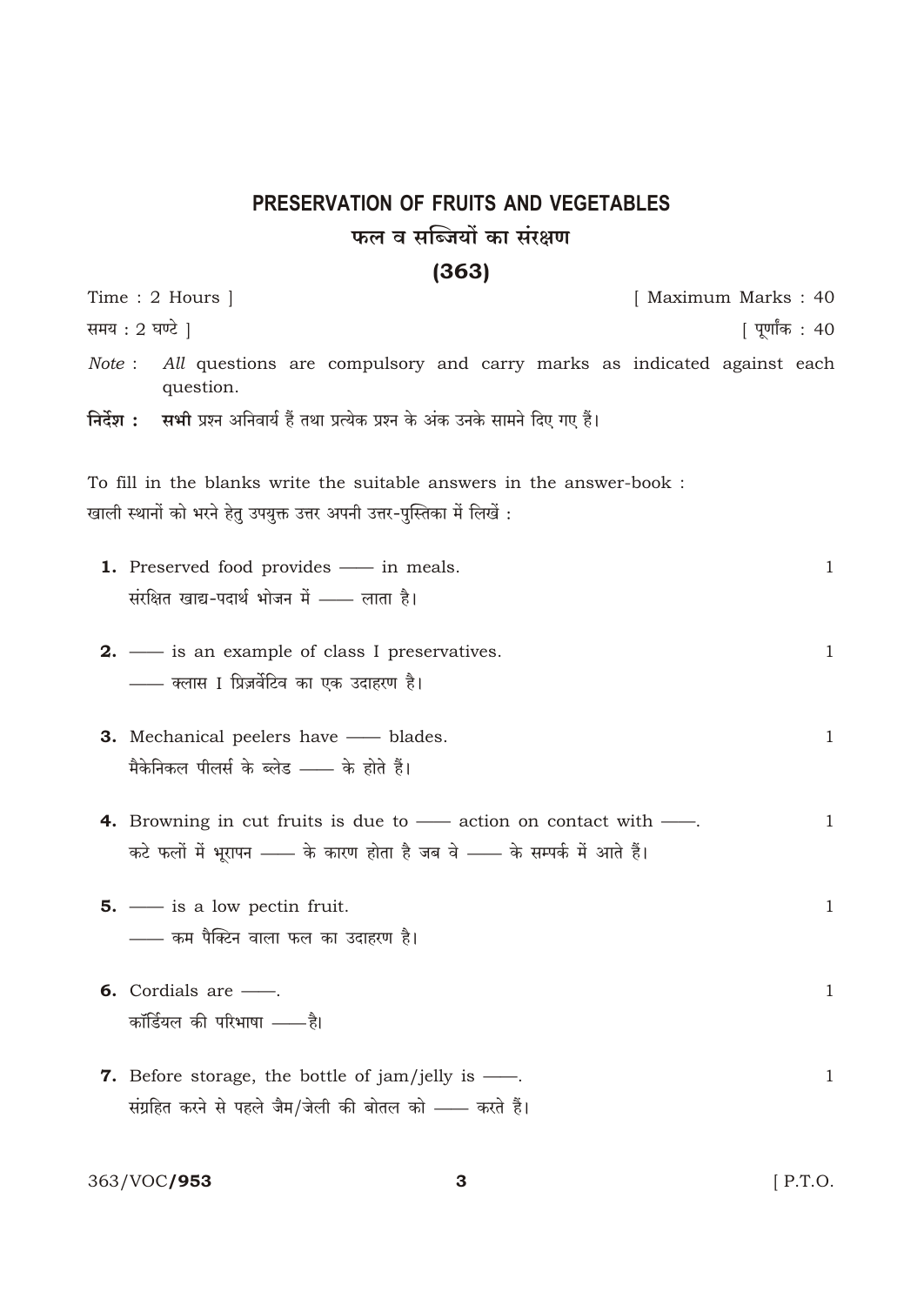Answer in brief : संक्षेप में उत्तर दें :

| 8. What is pH? Give one example of each.<br>pH क्या है? इसका <b>एक-एक</b> उदाहरण दें।                                                                                                                                                            | $\overline{2}$ |
|--------------------------------------------------------------------------------------------------------------------------------------------------------------------------------------------------------------------------------------------------|----------------|
| <b>9.</b> What are the qualities of a good label?<br>एक अच्छे लेबल में क्या-क्या गुण होते हैं?                                                                                                                                                   | 2              |
| <b>10.</b> How can we store bread and milk for a longer time without being spoilt?<br>हम कैसे ब्रेड और दूध को बिना खराब हुए अधिक समय तक संग्रहित कर सकते हैं?                                                                                    | 2              |
| 11. What according to you are the points to be kept in mind while selecting raw<br>material for preservation?<br>आपके अनुसार परिरक्षण के लिए कच्चे माल का चयन करते समय कौन-कौन-सी बातों पर ध्यान देना जरूरी है?                                  | 2              |
| <b>12.</b> You prepared apple jam but after a few days there were sugar crystals on the<br>inner side of the bottle. Give reasons for the same.<br>तुमने सेब का जैम बनाया जिसमें कुछ समय बाद चीनी बोतल के किनारों पर जम गई। बताएँ ऐसा क्यों हुआ। | 2              |
| <b>13.</b> How will you ensure that squash is rightly made?<br>हम कैसे सुनिश्चित कर सकते हैं कि स्कॉश (शरबत) सही बना है कि नहीं?                                                                                                                 | 2              |
| <b>14.</b> Why are fruits washed in dilute/weak HCl before preservation?<br>परिरक्षण के पहले फलों को हल्के हाइड्रोक्लोरिक एसिड में क्यों धोया जाता है?                                                                                           | 2              |
| 15. Why do you think it is essential to leave empty space in a bottle used for storing<br>squash?<br>क्या तुम बता सकते हो कि स्कॉश भरते समय बोतल में खाली स्थान छोड़ना क्यों जरूरी है?                                                           | 2              |
| <b>16.</b> Define osmosis and osmotic pressure.<br>ऑस्मोसिस (विसरण) व ऑस्माटिक दबाव क्या है?                                                                                                                                                     | $1+1=2$        |

363/VOC**/953**